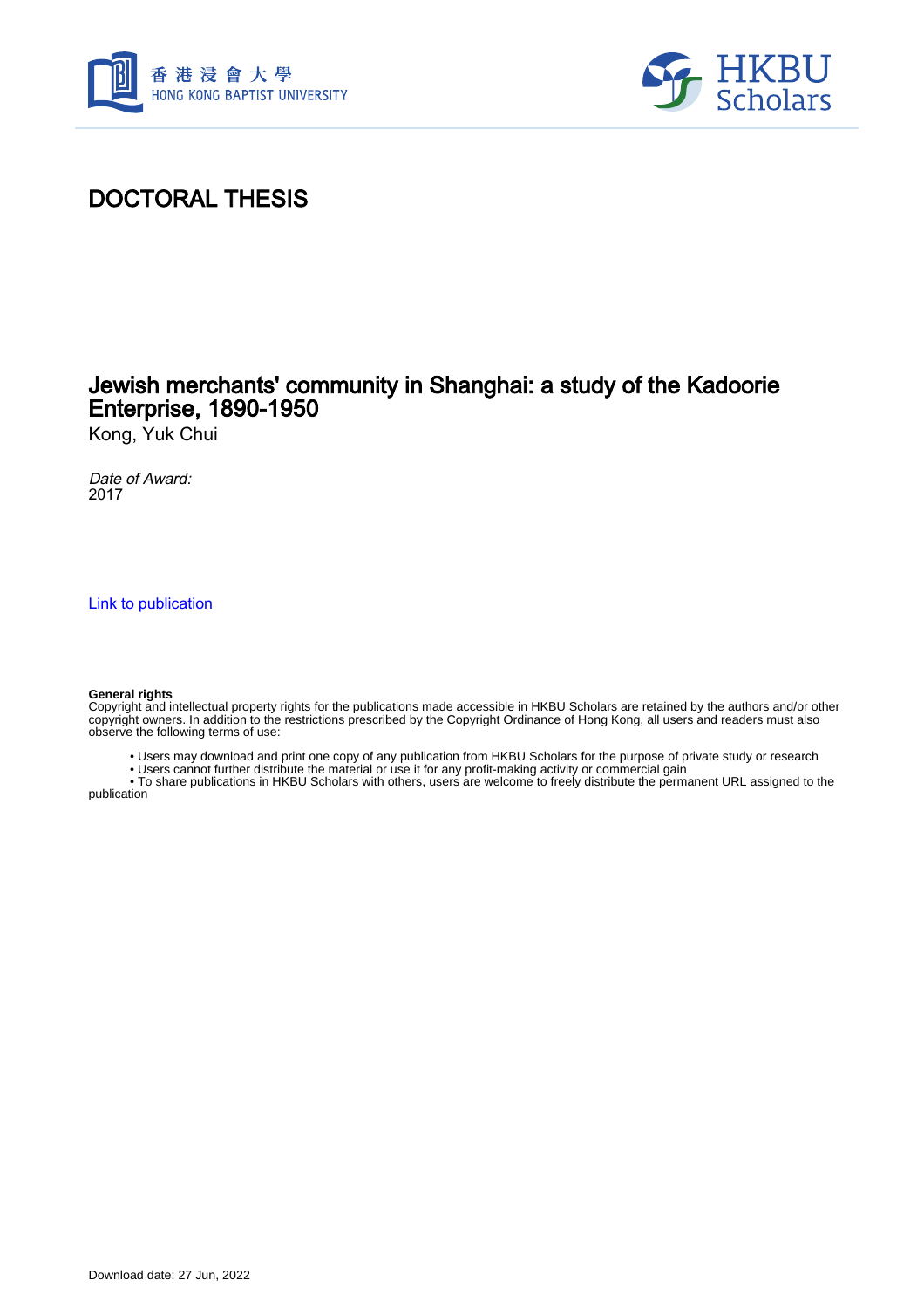### **Abstract**

Following the footsteps of British merchants, Jewish merchants began migrating to China's coastal ports starting from the 1840s. Small in their number, they exerted great influence on Shanghai's economic development. The community of Jews from Baghdad, for instance, wielded enormous clout in coastal China's economic and financial markets. To fill the gap of the economic and financial activities of the Jewish merchants' community in the existing literature, this dissertation considers Jewish economic activities in Shanghai using the Kadoorie enterprise as a case study. It examines the emergence, development and retreat of the Jewish merchants' community and argues that the Jewish merchants' community seized the opportunity of the changing political and economic environment in China to engage in the capital market in Shanghai and to enlarge their influence in the Chinese economy. Through the case study of the Kadoories, this dissertation focuses on the financial side of their operations and suggests that the Jewish merchants' community in Shanghai had established their identity and status in the Far East through expanding their economic influences. This dissertation starts by analyzing how the Kadoories knocked over the obstacles on the problem of nationality and started their business in Shanghai with the British legal tools. It further investigates their methods of raising capital and highlights their economic contributions. This dissertation examines the business strategies of the Jewish merchants, as a migration diaspora given the vagaries of the global economy and the changing political situation in coastal China. It then explores the interactions and power struggles between the Kadoories and their business partners to explain the business network of the Jewish merchants and account for the building up of the economic influence of the Jewish merchants'

ii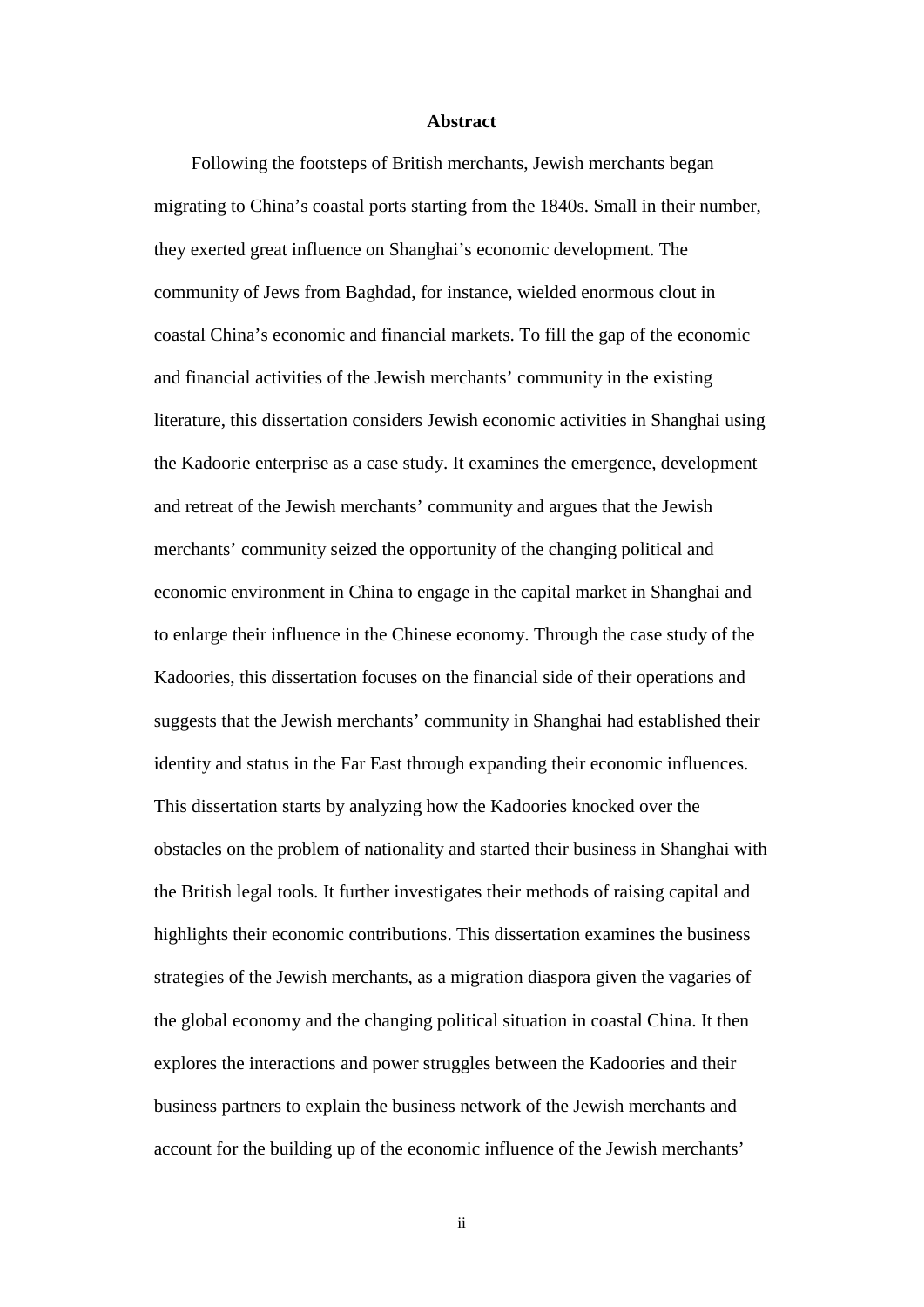community in China. Furthermore, the case study examines how the Jewish merchants adapted their business strategies in response to political and economic changes.

Examining the economic activities of these Jewish merchants provides insight into China's economic history. The case study of the Kadoories also reveals the fluctuations in Shanghai's economy and the characteristics of economic changes in contemporary China. Finally, this dissertation highlights the retreat of the Kadoories from Shanghai after 1945. At present, the Kadoories are still conducting business in China.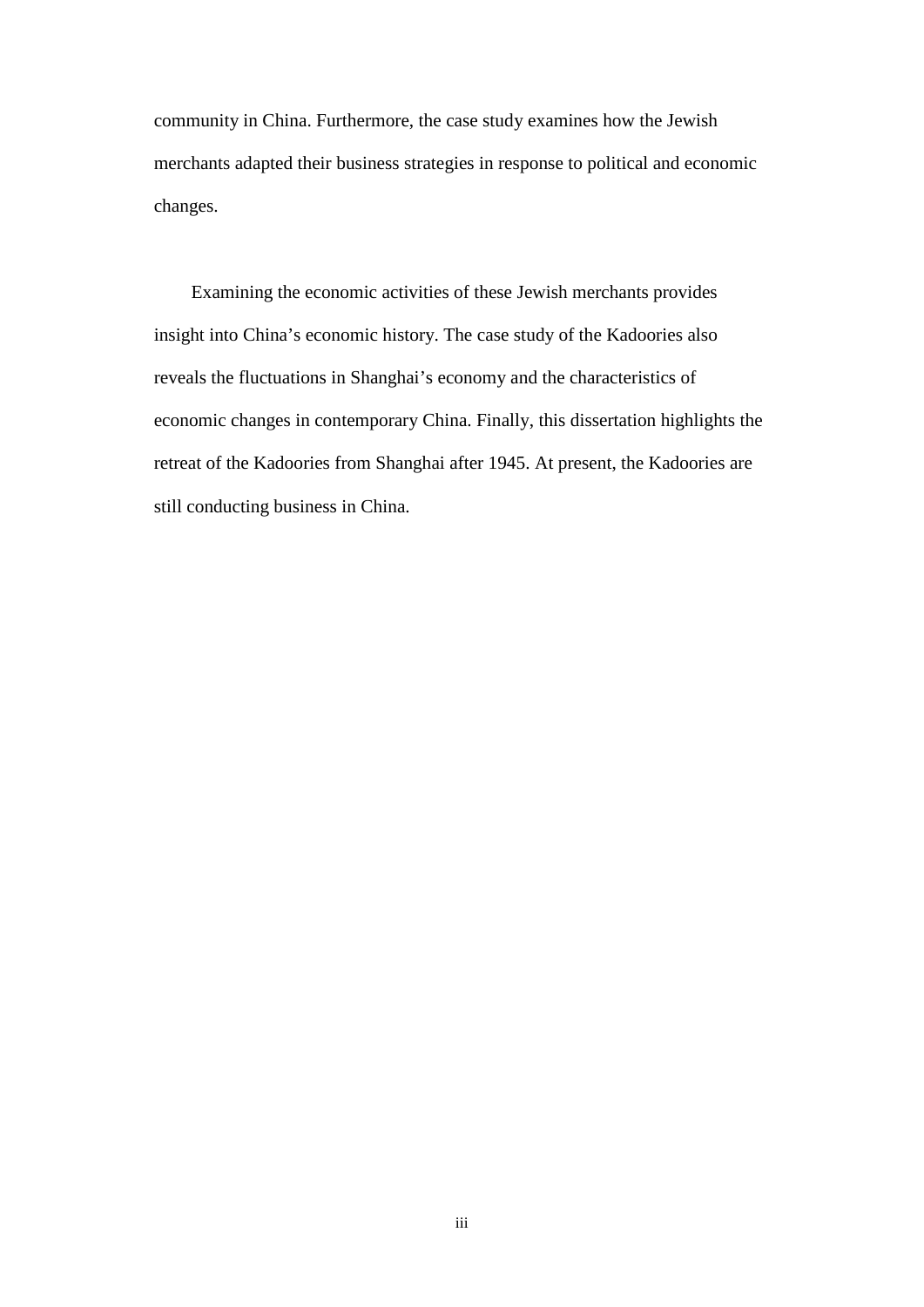## **Table of Contents**

|                              |                                                                           |                                                                                                                 | Page |  |  |
|------------------------------|---------------------------------------------------------------------------|-----------------------------------------------------------------------------------------------------------------|------|--|--|
|                              | Declaration                                                               |                                                                                                                 |      |  |  |
|                              | Abstract                                                                  |                                                                                                                 |      |  |  |
| Acknowledgments              |                                                                           |                                                                                                                 |      |  |  |
| <b>Table of Contents</b>     |                                                                           |                                                                                                                 |      |  |  |
|                              | <b>List of Abbreviations</b>                                              |                                                                                                                 |      |  |  |
|                              | Glossary                                                                  |                                                                                                                 |      |  |  |
| <b>List of Tables</b>        |                                                                           |                                                                                                                 |      |  |  |
| <b>List of Illustrations</b> |                                                                           |                                                                                                                 |      |  |  |
|                              | Chapter                                                                   |                                                                                                                 |      |  |  |
| 1                            |                                                                           | Introduction                                                                                                    |      |  |  |
|                              | 1.                                                                        | Literature review: Studies on Jewish merchants in the Far East in<br>the late $19th$ and early $20th$ centuries | 1    |  |  |
|                              | 2.                                                                        | Aim, scope of study and significance                                                                            | 9    |  |  |
|                              | 3.                                                                        | Sources and methodology                                                                                         | 15   |  |  |
|                              | 4.                                                                        | Structure of the dissertation                                                                                   | 18   |  |  |
| 2                            | Historical Setting – The Business Environment in Shanghai,<br>1840s-1950s |                                                                                                                 |      |  |  |
|                              | 1.                                                                        | Introduction: The business setting in pre-war Shanghai                                                          | 21   |  |  |
|                              | 2.                                                                        | The price of silver and its effect on China's capital market                                                    | 23   |  |  |
|                              | 3.                                                                        | Merchant communities in Shanghai                                                                                | 25   |  |  |
|                              | 4.                                                                        | Jewish merchants in Shanghai                                                                                    | 28   |  |  |
|                              | 5.                                                                        | The Kadoorie family                                                                                             | 32   |  |  |
|                              | 6.                                                                        | Wealth and philanthropy – the Kadoories as business elites in<br>Shanghai                                       | 38   |  |  |
|                              | 7.                                                                        | Concluding remarks                                                                                              | 40   |  |  |
| 3                            | From Stockbroker to Rubber Company Financier, 1890s to 1922               |                                                                                                                 |      |  |  |
|                              | 1.                                                                        | Introduction                                                                                                    | 42   |  |  |
|                              | 2.                                                                        | The rubber boom in Shanghai in the 1890s                                                                        | 42   |  |  |
|                              | 3.                                                                        | The rubber boom and the Cathay Trust (1910)                                                                     | 45   |  |  |
|                              | 4.                                                                        | Elly Kadoorie – From stockbroker to financer of rubber<br>companies                                             | 49   |  |  |
|                              | 5.                                                                        | E.S. Kadoorie & Co. and the rubber market in the early 1920s                                                    | 63   |  |  |
|                              | 6.                                                                        | A failed experiment – The Shanghai Plantations Trust Limited                                                    | 67   |  |  |
|                              |                                                                           | (1921)                                                                                                          |      |  |  |

7. The Stevenson Restriction Scheme (1922) 71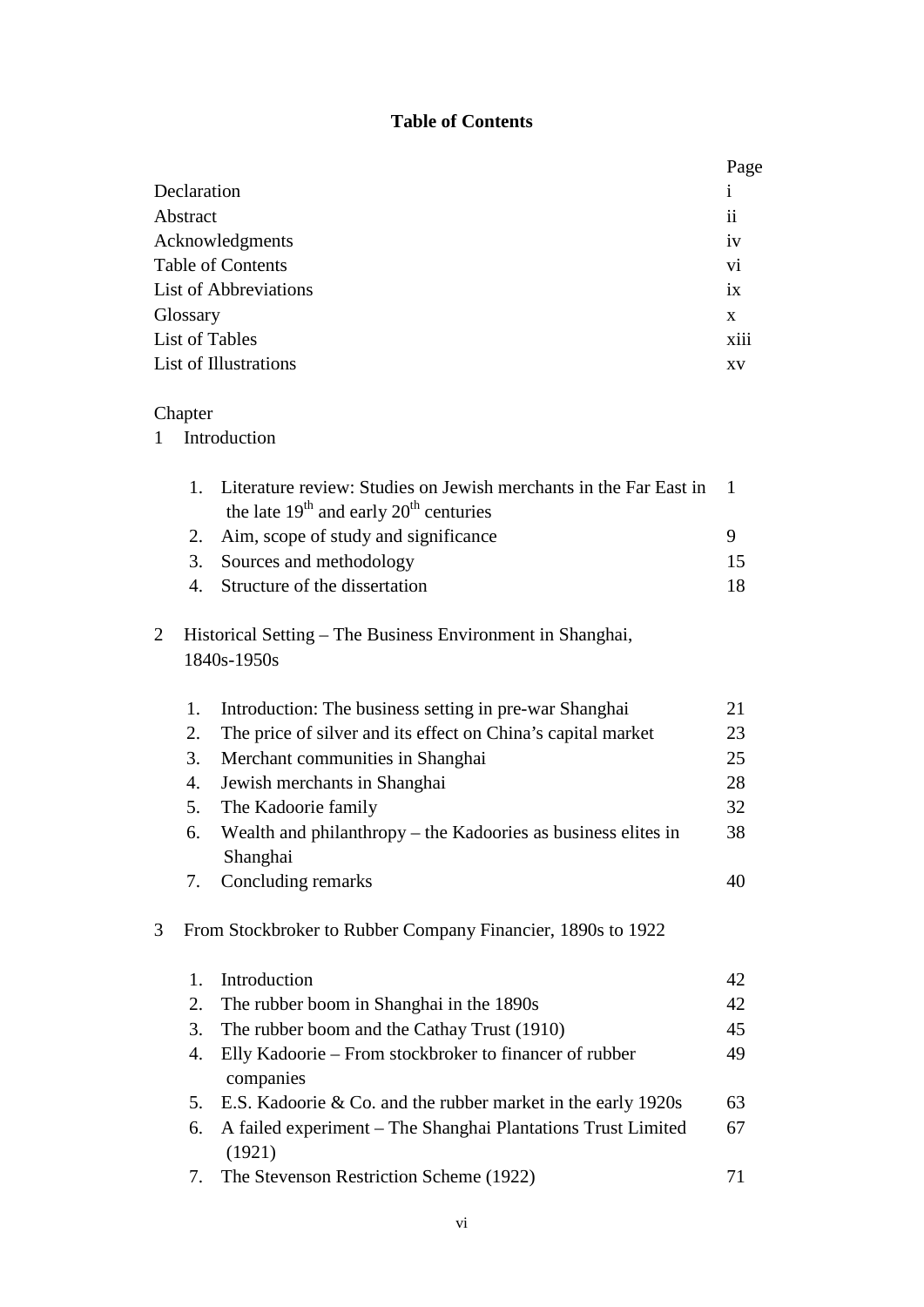|                | 8.                                                                  | The Kadoories and the Wattie Group                                                                    | 74  |  |  |  |  |
|----------------|---------------------------------------------------------------------|-------------------------------------------------------------------------------------------------------|-----|--|--|--|--|
|                | 9.                                                                  | Concluding remarks                                                                                    | 78  |  |  |  |  |
|                |                                                                     |                                                                                                       |     |  |  |  |  |
| $\overline{4}$ |                                                                     | From Rubber to Real Estate Financier – The Kadoories and the Shanghai                                 |     |  |  |  |  |
|                |                                                                     | Land Investment Company, 1920s-1930s                                                                  |     |  |  |  |  |
|                | 1.                                                                  | Introduction                                                                                          | 80  |  |  |  |  |
|                | 2.                                                                  | The real estate market in Shanghai before the 1920s                                                   | 81  |  |  |  |  |
|                | 3.                                                                  | Jewish merchants and the Shanghai real estate market                                                  | 86  |  |  |  |  |
|                | 4.                                                                  | Shanghai Land Investment Company and the Shanghai real<br>estate boom                                 | 91  |  |  |  |  |
|                | 5.                                                                  | The real estate crisis of the mid-1930s                                                               | 103 |  |  |  |  |
|                | 6.                                                                  | Shanghai's real estate market during the 'Island Period',<br>1937-1938                                | 112 |  |  |  |  |
|                | 7.                                                                  | Implementing new company policy                                                                       | 117 |  |  |  |  |
|                | 8.                                                                  | Concluding remarks                                                                                    | 120 |  |  |  |  |
| 5              |                                                                     | The Kadoories and the Rubber Trust                                                                    |     |  |  |  |  |
|                | 1.                                                                  | Introduction                                                                                          | 124 |  |  |  |  |
|                | 2.                                                                  | The origin of the Rubber Trust                                                                        | 127 |  |  |  |  |
|                | 3.                                                                  | Reasons for floating the Rubber Trust                                                                 | 130 |  |  |  |  |
|                | 4.                                                                  | The Kadoories and the establishment of the Rubber Trust                                               | 132 |  |  |  |  |
|                | 5.                                                                  | The Rubber Trust's major features and achievements in the<br>1930s                                    | 133 |  |  |  |  |
|                | 6.                                                                  | The result of collective investment                                                                   | 147 |  |  |  |  |
|                | 7.                                                                  | Small shareholders' failed assault on the near-monopoly of<br><b>Wattie and Burkill</b>               | 161 |  |  |  |  |
|                | 8.                                                                  | The effectiveness of 'trusts' in the surging share market in<br>Shanghai's Island Period (1937-1941)  | 165 |  |  |  |  |
|                | 9.                                                                  | The epilogue of the rubber shares in Shanghai: Frenzied stock<br>market speculation                   | 171 |  |  |  |  |
|                | 10.                                                                 | Concluding remarks                                                                                    | 173 |  |  |  |  |
| 6              | Retreat to Hong Kong – the Kadoories' and the Shanghai Gas Company, |                                                                                                       |     |  |  |  |  |
|                | 1930s-1950s                                                         |                                                                                                       |     |  |  |  |  |
|                | 1.                                                                  | Introduction                                                                                          | 176 |  |  |  |  |
|                | 2.                                                                  | Origin of the Shanghai Gas Company                                                                    | 178 |  |  |  |  |
|                | 3.                                                                  | Jewish merchants and the Shanghai Gas Company in the 1920s                                            | 180 |  |  |  |  |
|                | 4.                                                                  | Jewish merchants dominate the board of directors of the                                               | 193 |  |  |  |  |
|                |                                                                     | Shanghai Gas Company in the Island Period                                                             |     |  |  |  |  |
|                | 5.                                                                  | The Shanghai Gas Company, rubber companies and Shanghai<br>Land Investment Company in post-war period | 208 |  |  |  |  |